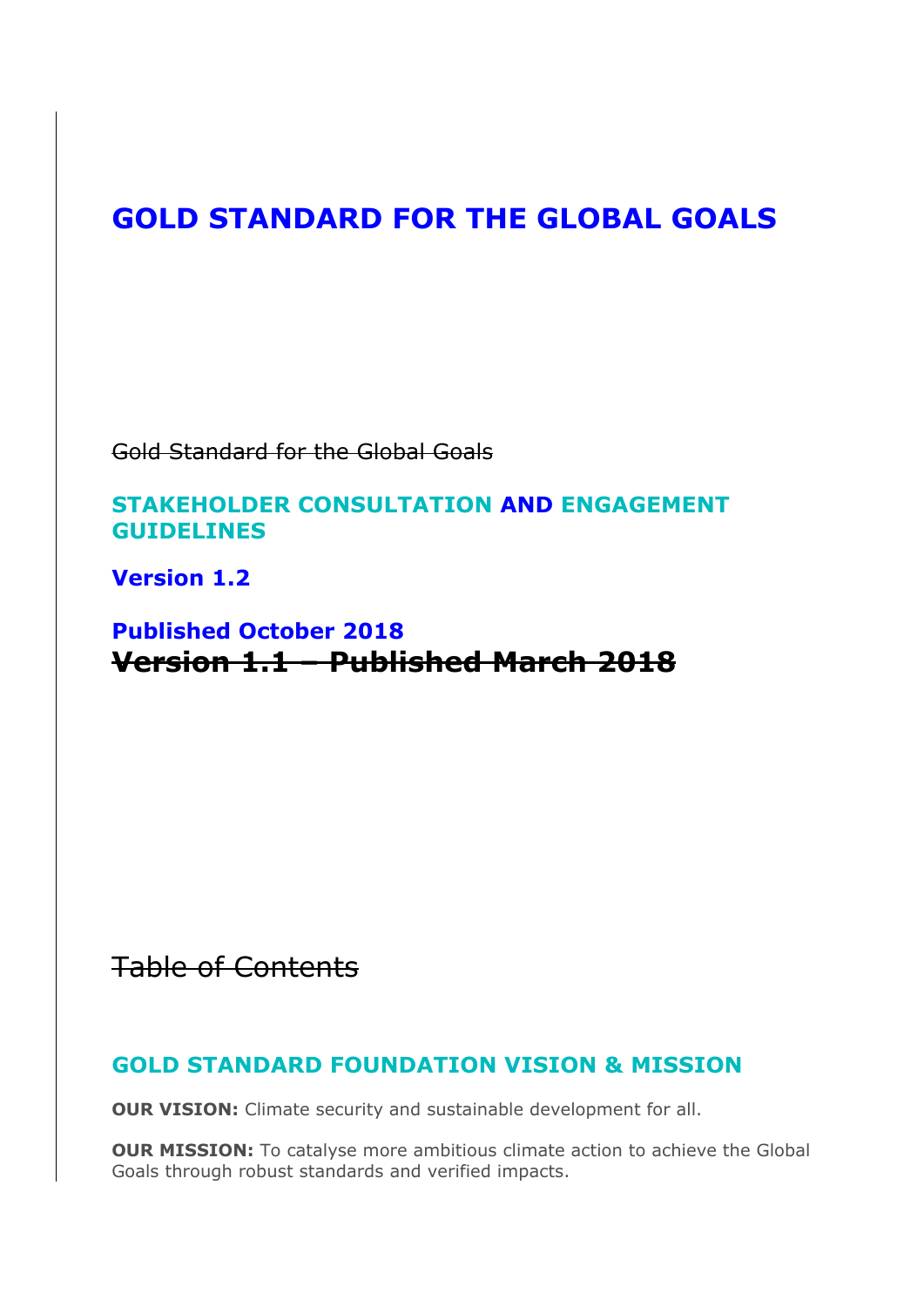| <b>Status of Document:</b> | Version 1.2+ - Effective 1 <sup>st</sup> March 24th October 2018 |
|----------------------------|------------------------------------------------------------------|
| Language:                  | English                                                          |
| <b>Contact Details:</b>    | help@goldstandard.org<br>www.goldstandard.org                    |
| Next planned update:       | 02 <sup>nd</sup> September 2019                                  |

# **TABLE OF CONTENTS**Gold Standard for the Global Goals 11

Stakeholder Consultation AND Engagement Guidelines 11

|  | GOLD STANDARD FOUNDATION VISION & MISSION -- 14        |  |
|--|--------------------------------------------------------|--|
|  |                                                        |  |
|  |                                                        |  |
|  |                                                        |  |
|  |                                                        |  |
|  |                                                        |  |
|  | 6. INFORMATION TO BE MADE AVAILABLE TO STAKEHOLDERS 97 |  |
|  |                                                        |  |
|  |                                                        |  |
|  |                                                        |  |
|  |                                                        |  |
|  |                                                        |  |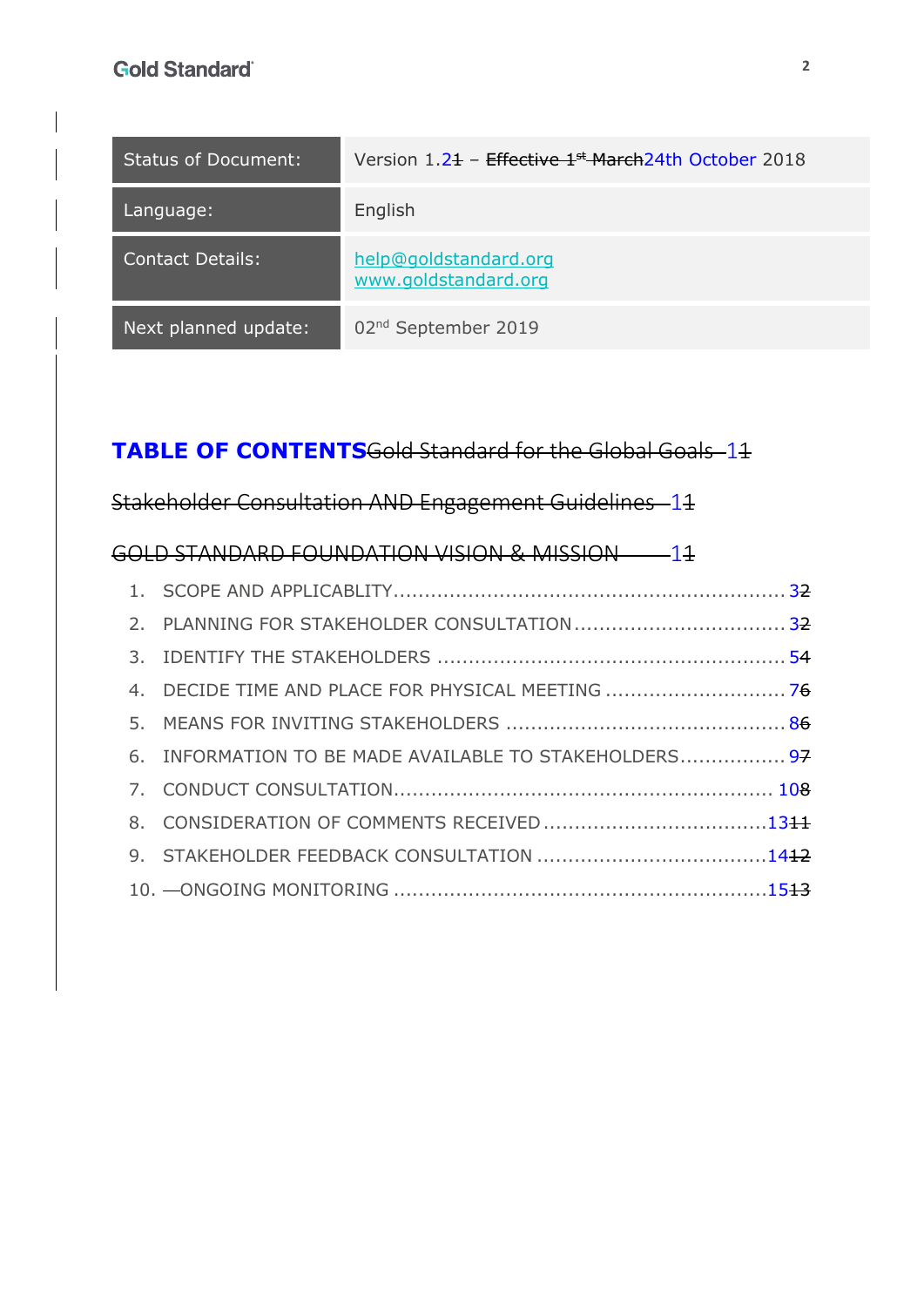### **1. SCOPE AND APPLICABLITY**

1.1.1 This document provides a step- by- step guide to help conduct a stakeholder consultation in an effective and meaningful manner. It also presents guiding questions to audit and validate the stakeholder consultation process. This guidance document refers to Gold Standard Stakeholder Consultation and Engagement Requirements, however, where any conflict appears the 'Stakeholder Consultation and Engagement RequirementsStakeholder Consultation Requirements' later supersedes the guidance document.

### **INTRODUCTION**

- 1.1.2 Stakeholder Consultations provide a critical opportunity to engage stakeholders in a meaningful manner to improve project design and its outcomes.; It also enables projects to identify, avoid and minimisze adverse impacts of the project and establish ongoing communications with the relevant stakeholders
	- Involving the relevant stakeholders at an early stage of the project cycle helps them to understand the project, participate in decision-making and exchange views and/or concerns regarding the project impacts and opportunities. This generates a sense of ownership and helps to improve the long-term results for the project..

IInvolving the relevant stakeholders at thean early stage of the project cycle helps them to understand the project, participate in decisionmaking and exchange views and/or, concerns regarding the project impacts and opportunities. This , which generatess a sense of ownership of the projectand helps to improve the long-term results for the project. .

1.1.3

## **2. PLANNING FOR STAKEHOLDER CONSULTATION**

- 2.1.1 It is important to review the the Gold Standard for the Gold Standard for the Global Goals Principles & Requirements and Stakeholder Consultation and Engagement Requirements**Stakeholder Cconsultation and engagement requirements** and Project Certification Cycle andto prepare a clear workplan. As part of this it is useful to prepare a formal "Stakeholder Consultation plan". To conduct successful consultations, eCareful planning is will help ensure a successful consultation and key to conduct successful consultationsProject Dand developers should consider the key elements while planning for these stakeholder consultations. that considers:
- 2.1.2 A list of suggested guiding questions for the preparation of stakeholder consultations are:
	- (a) What areis the objectivespurpose of the sStakeholder consultation?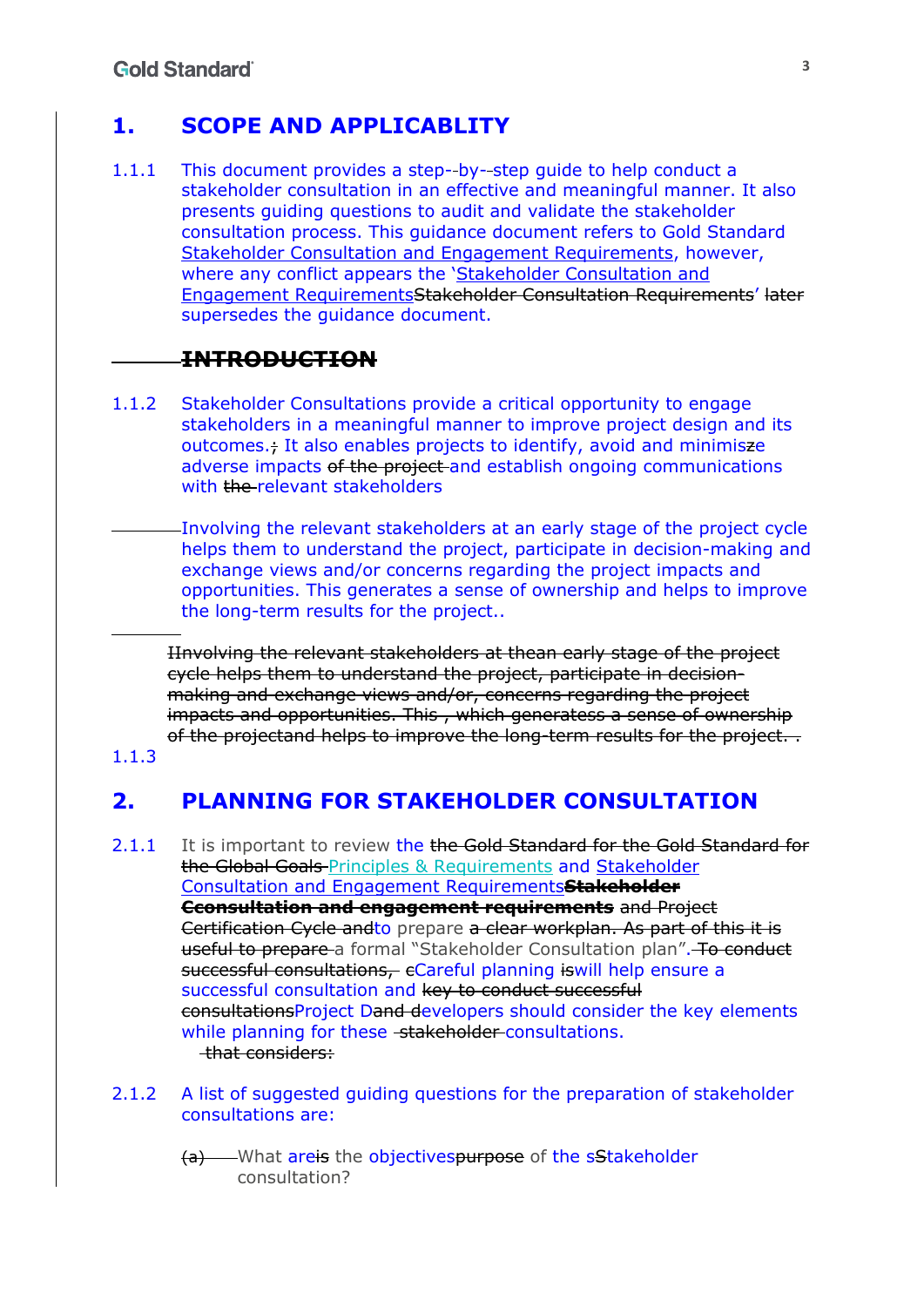- (a)
- (b) What is the process (in line with this document)?Who are your relevant stakeholders? Are you involvingAre you planning to involve everyone? Who else is missing?
- (c) How will you engage them? What is the most appropriate format?
- (d) Have you identified the potential impacts and risks of the project?
- (e) Have you prepared the mitigation plan to avoid and minimise the adverse impacts of the project?
- (f) Have you prepared an appropriate communication plan to share project information with stakeholders before and after the consultations?

#### Are there

- 2.1.3 The Gold Stakeholder consultation process is comprises of at least minimum two rounds of consultation. and The project should both consultations shall consider different gender relationships and roles in the project area while preparing for consultations. Women and men typically fulfill different roles and responsibilities, depending on the context and the country. Virtually no role is always exclusively performed by just women or men. Because women often are assigned lower societal status relative to men, women tend to have lower confidence, less influence and less involvement in the design, decisions and engagement with pProjects. In developing a pProject, "taking gender issues into account" would-requires that local stakeholder consultation processes reach a wide range of community representatives in ways that ensure equal and effective participation of women and men in consultation, and that gender issues are fully factored into comprehensive social and environmental impact assessments.<sup>"1</sup>[1] Project Developers are referred to the Gold Standard Gender Eequality & Rrequirements Gguidelines and Gold Standard Gender Policy.
- 2.1.4 In addition, to the above questions, the Poroject Deeveloper should consider the following questions to ensure the gender equality while planning for for Stakeholder Consultations planning:
	- (a) What measures and actions need to be put in place to ensure equal gender participation in Stakeholder Consultations?
	- (b)  $-How$  should inputs and insights from women and men be sought out, listened to, considered, addressed and documented?

<sup>&</sup>lt;sup>1</sup> Cotula, L. and Blackmore, E. (2014) Understanding agricultural investment chains: Lessons to improve governance, Rome and London: FAO and IIED. https://pubs.iied.org/pdfs/12574IIED.pdf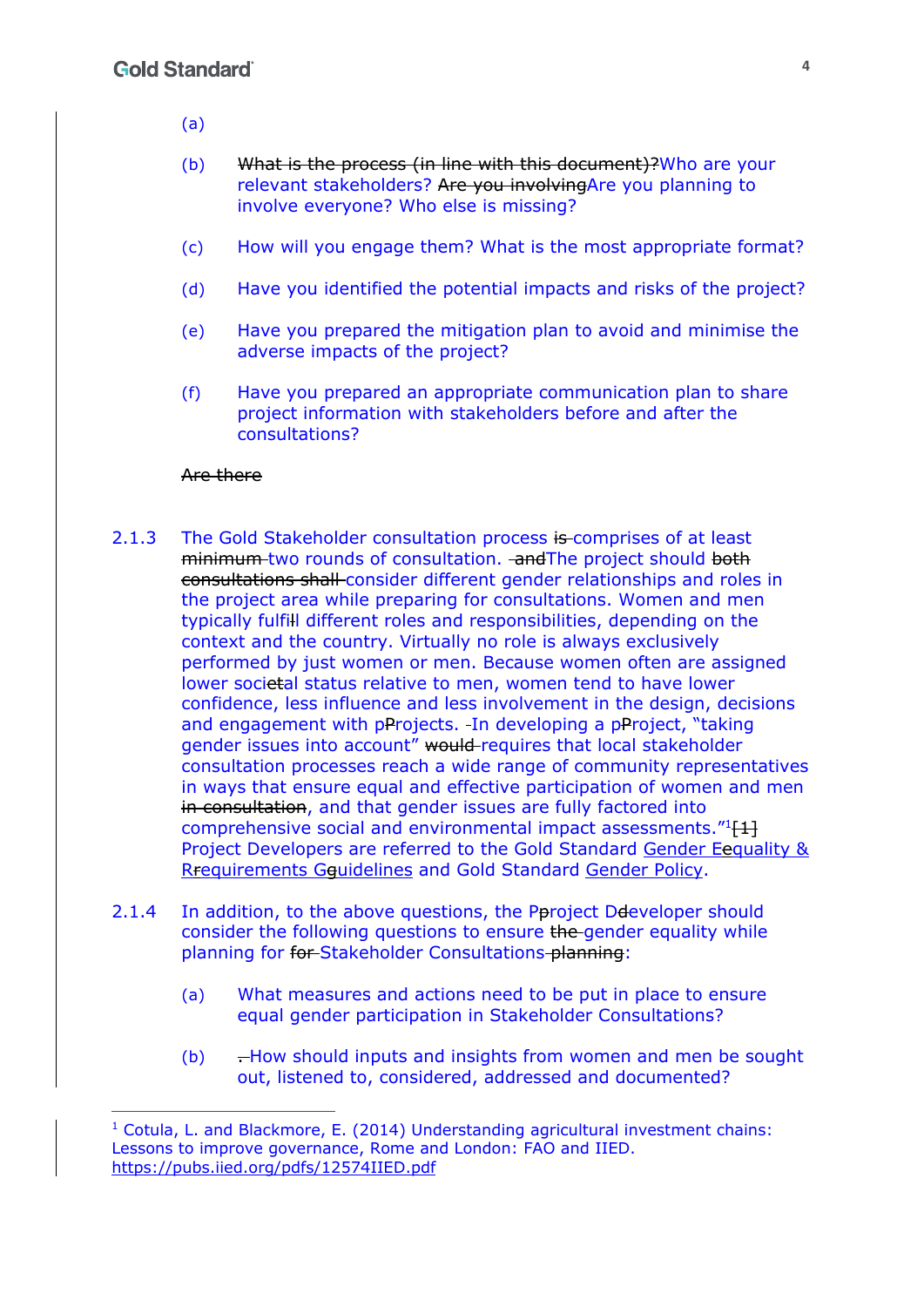(c) Is it necessary to make any specific arrangements to ensure that all constituencies are engaged in the consultation? (for example, speak to women and men separately; have focus groups for women and focus groups for men before gathering them together to ensure their meaningful participation; adapt timings schedule to fit with men's and women's working schedules)?

A few eExamples of gender-sensitive consultation approaches are:

- FAO: SEAGA (Socio-economic and Gender Analysis): An approach based on an analysis of socio-economic patterns and participatory identification of women's and men's priorities. The objective of the SEAGA approach is to close the gaps between what people need and what development delivers.
- CARE Canada: Stakeholder and institution mapping.
- USAID: When to use a Gender stakeholder analysis. Integrating Gender into climate change projects ENERGIA: Elizabeth Cecelski; Soma Dutta (2011); Mainstreaming Gender in Energy Projects: A Practical Handbook
- 2.1.5 While preparing for the Stakeholder Consultation, the Project Deeveloper should also carefully consider the social and other barriers that may prevent participation in community consultations. Examples of obstacles $\sqrt{2^2}$  to women's participation by women in public meetings and/or decision--making can-include:
	- Ignorance and illiteracy, including ignorance of rights.
	- The mockery, criticism, and other attitudes that confront women who speak out.
	- Distrust from development workers and other members of the community.
	- Traditional roles and power divisions.
	- The higher control by men over information and resources relative to women.
	- Meetings are organised in places and at times not suitable for women.
	- Meetings are conducted in a non-local language.
	- Lack of access to or control over financial resources.
	- Lack of solidarity among women or conflict within the community.
	- Lack of self-confidence and low self-esteem.

### **3. IDENTIFY THE STAKEHOLDERS**

1.23.1.1 Identification of relevant stakeholders is a critical step for a successful consultation. The Pproject Ddeveloper should must identify the

<sup>&</sup>lt;sup>2</sup> Guidelines for a Gender Sensitive Participatory Approach https://www.icimod.org/resource/1288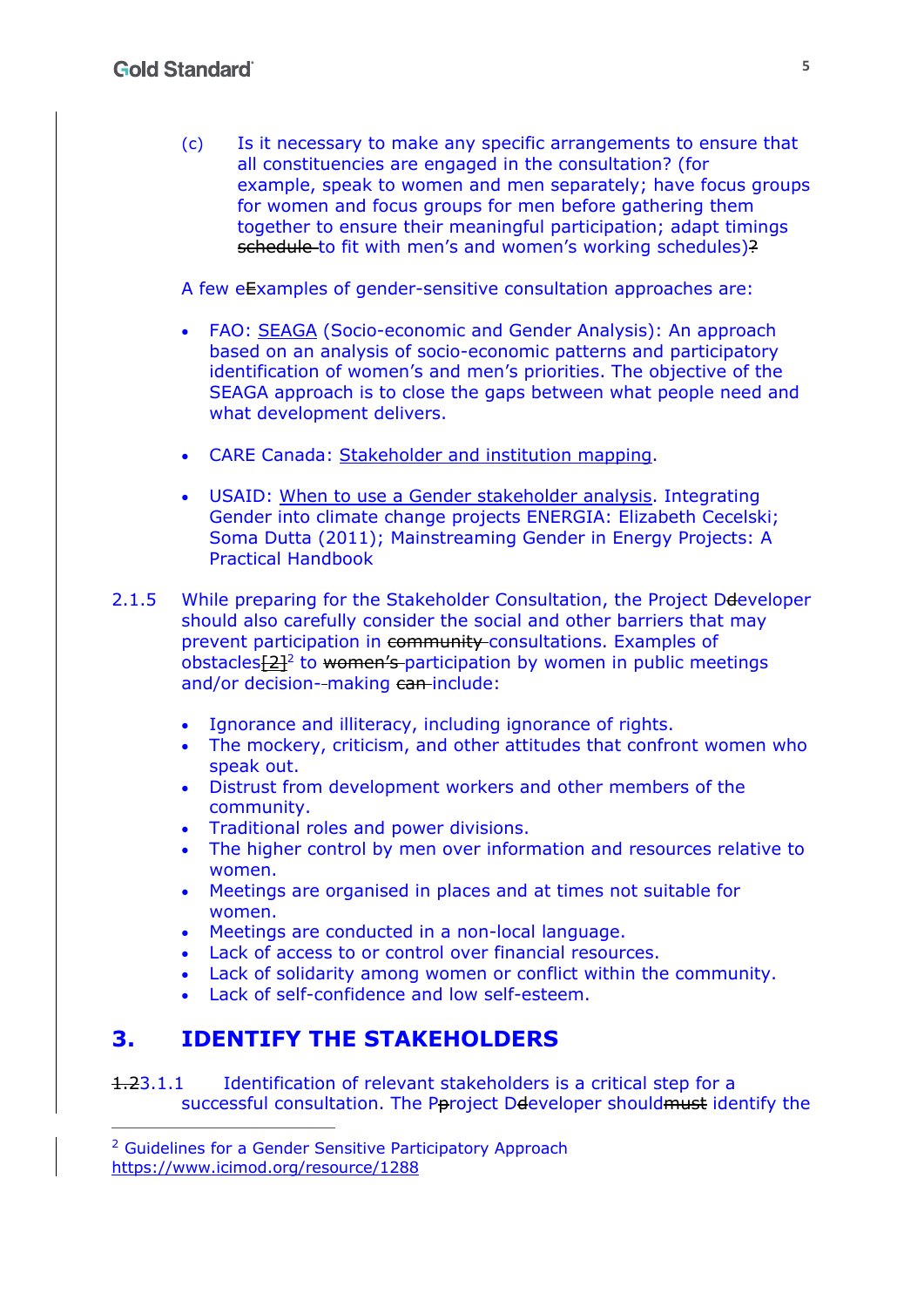stakeholders in a transparent manner, ensuring that all relevant (-both affected and interested stakeholders) are provided with an opportunity to participate in consultations. A list of required stakeholders who shallmust be invited forto the consultations is provided below-in Stakeholder Consultation and Engagement Requirements and included here for reference..

- (a) Local people, communities and or representatives<sup>3 $\pm$ </sup> who are directly or indirectly affected by the project
- (b) Stakeholders with land-tenure rights for any area directly affected by the implementation of the pProject (i.e., within the pProject boundary)
- (c) Local policy makers and representatives of local authorities
- (d) National government officials or National Focal bodies responsible for the project in the host country for example, for example, Designated National Authority (DNA)4
- (e) Local non-governmental organisations (NGOs), Women working Groups working on topics relevant to the project or working with communities who are likely to be affected by the project
- (f) Relevant international Gold Standard NGO Supporters<sup>5</sup> with  $a$ representation in your region and all Gold Standard NGO Supporters located in the host country of the project
- (g) A Gold Standard representative at help@goldstandard.org

*\*Legitimate stakeholder representatives could be, but are not limited to: elected representatives of regional, local, traditional representatives, such as leaders (chairmen, directors) of local cooperatives, other community-based organisations, local businesses/business groups, local NGOs, and local women's groups, politicians and local government officials, school teachers, and religious leaders.*

3.1.2 The Pproject Deeveloper should ensure all stakeholder groups are engaged, particularly the stakeholders that are often marginalised, including women, youth, the poor informal sector workers, ethnic minorities, indigenous peoples, disabled or elderly people, and members of the LGBTQ community.

5 List of Gold Standard NGO Supporters is available at https://www.goldstandard.org/about-us/ngo-supporters

<sup>3</sup> Legitimate stakeholder representatives could be, but are not limited to: elected representatives of regional, local, traditional representatives, such as leaders (chairmen, directors) of local cooperatives, other community-based organisations, local businesses/business groups, local NGOs, and local women's groups, politicians and local government officials, school teachers, and religious leaders. 4 List of DNAs is available at https://cdm.unfccc.int/DNA/bak/index.html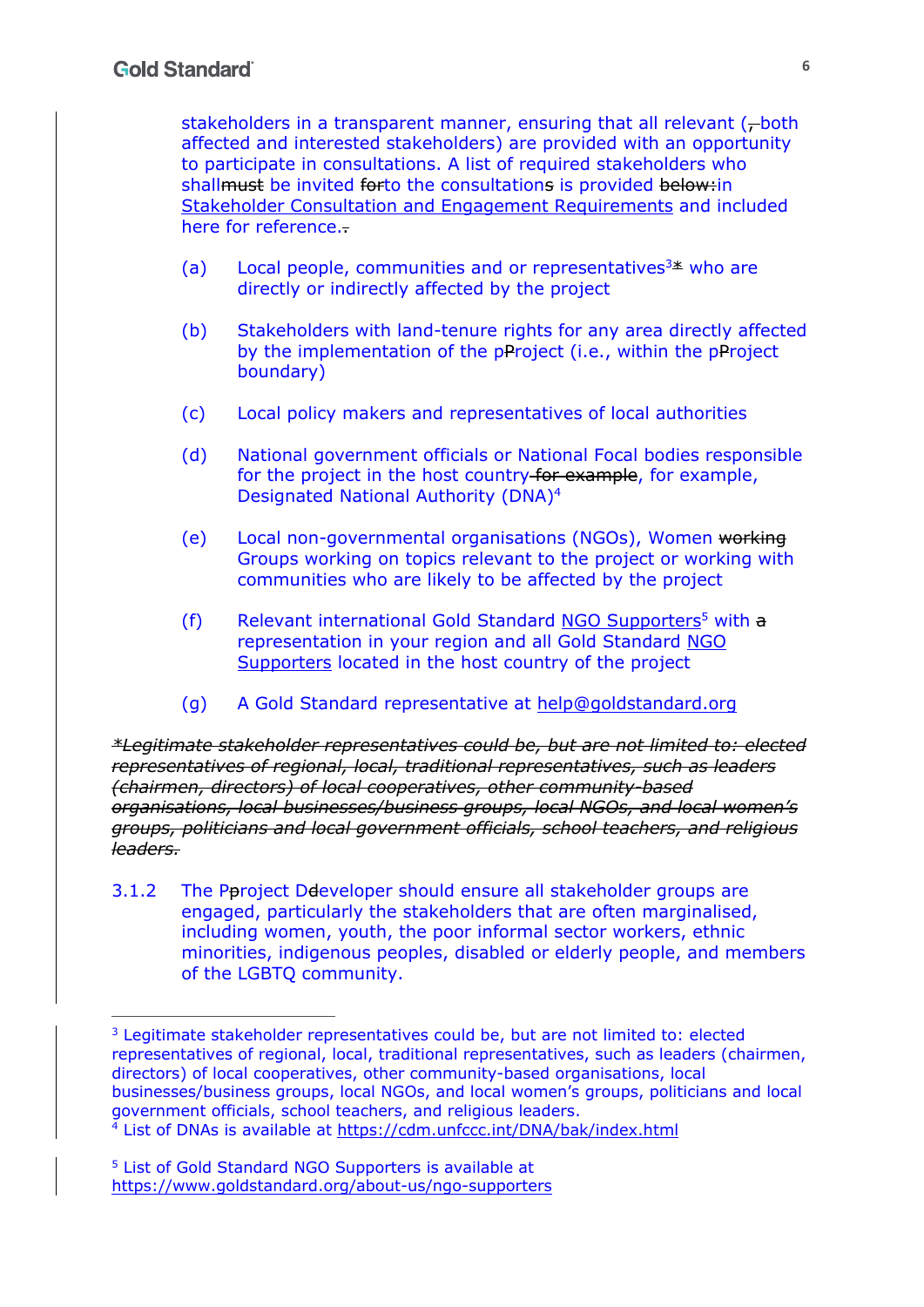#### **Gold Standard**

- 3.1.3 Where it is not appropriate to engage with stakeholder groups, for example indigenous peoples, the pProject should make provisions to engage with their legitimate representatives (this may include community leaders, regional or national political groups and NGOs).
- 3.1.4 Stakeholder mapping is one effective way to explore gender gaps. The Pproject Ddeveloper should ensure that gender-sensitive stakeholder mapping is conducted, and the selection of stakeholders is complemented with sex-disaggregated census data, where available.
- 3.1.5 Suggested gGuiding qQuestions:
	- (a) Who are the local stakeholders? Do they include women, men or both? Do they include different socio-economic groups?
	- (b) Are there stakeholder groups from which women or men are excluded?
	- (c) Which ones? Why? What do they lose through non-participation?
	- (d) Are there stakeholder groups composed of women exclusively or men exclusively? If so, what is the focus of these groups? What do women/men gain from them?
	- (e) What project activities are men and women involved in and when and where do these activities take place?
	- (f) Who is most dependent on the resources at stake (women or men)? Is this a matter of livelihood or economic advantage?
	- (g) Who has access to and control of resources and services and decision making? How are decisions made?
	- (h) How do target groups interact with the project developer?
	- (i) What are the constraints to access and participation?
	- (j) Who has the capacity to contribute to gender equality in the project?
	- $(k)$  Who has the capacity to hinder efforts of at gender equality in the project?

## **4. DECIDE TIME AND PLACE FOR PHYSICAL MEETING**

- 1.1
- 4.1.1 To schedule the physical meeting, the Pproject Ddeveloper should take into account the stakeholder's work arrangements, accessibility, cultural or religious sensitivities. A pParticular attention should be given to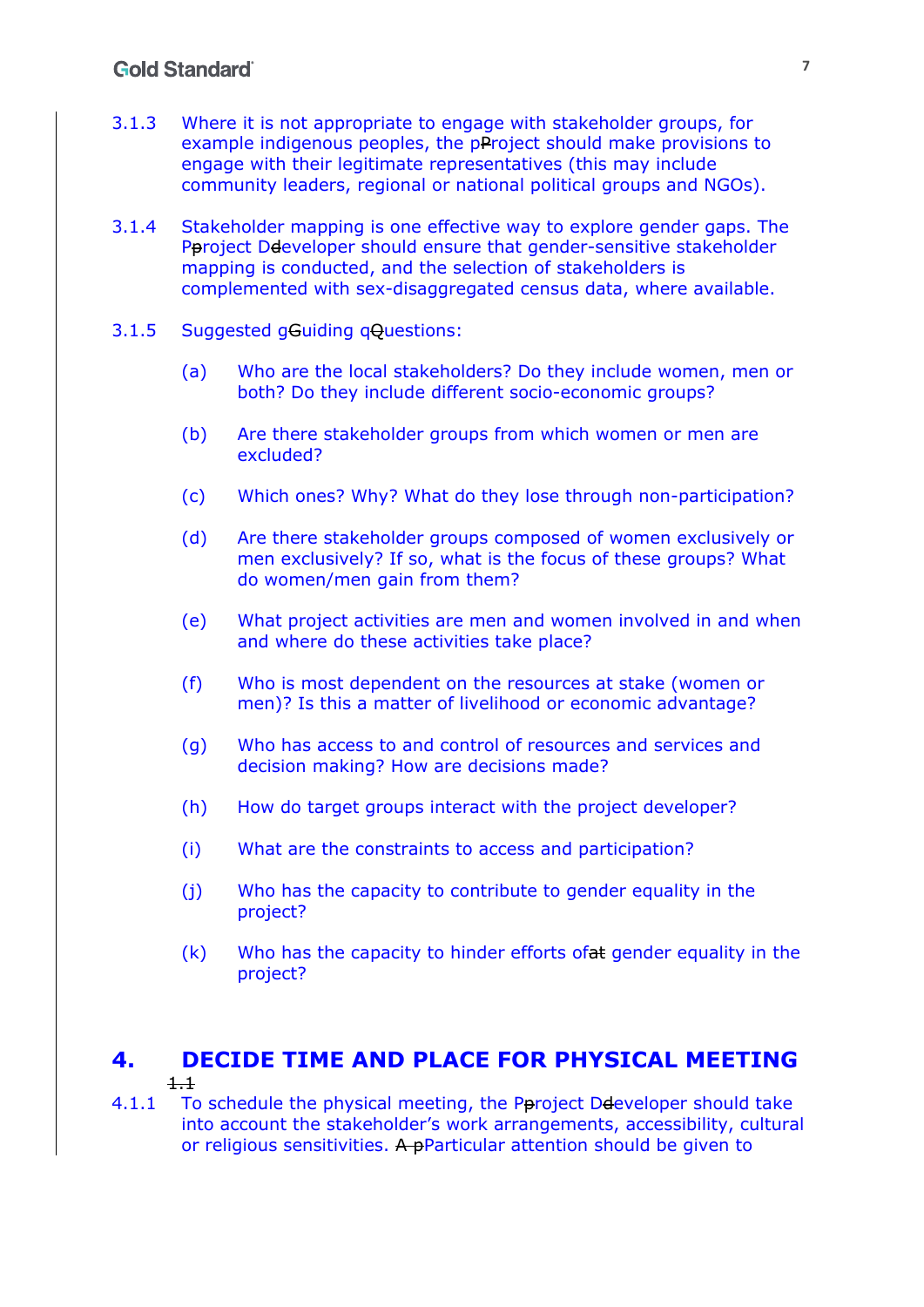women and the needs of marginalised groups<sup>2</sup> needs to ensure their participation.

- 4.1.2 The Paroject Deeveloper should ensure that the physical meeting(s) is organised in an atmosphere that allows all participants to express their views and concerns freely.
- 4.1.3 When one meeting is not adequate due to social, cultural, logistics and other barriers, the Project Ddeveloper should consider organising focus groups or smaller meetings for specific groups. For example,
	- A women's only meeting may be required in order to register their concerns and insights
	- In some communities, power relations play a part in who may or may not voice an opinion or concern in a meeting. Therefore, excessive representation of a hierarchy in a physical meeting could be intimidating for particular stakeholder groups. For example, a senior government official and a female widowed farmer may have different perspectives and positions of power, which might affect their contributions in the meeting. In such cases, the developer may need to organise several meetings in different locations to ensure that all stakeholders can participate and contribute to the discussion and share their views.

#### **5. MEANS FOR INVITING STAKEHOLDERS**

- 5.1.1 When inviting stakeholders for physical meetings, the Poroject Ddeveloper shouldall ensure that all stakeholders are invited proactively and well in advance to allow sufficient time for stakeholders to make arrangements to participate. The invitation for consultation meeting should be given at least 30 days before the meeting takes place.
- 5.1.2 The invitation shouldall clearly state the objectives of the consultation, physical meeting date, venue along with details on how feedback can be submitted for those who are unable to attend the physical meeting. The Pproject Ddeveloper should provide an email address, postal address, contact details of a local representative, which stakeholders can use to submit their concerns and/or questions and get project information.
- 5.1.3 The Pproject Ddeveloper shouldallAshould select an invitation method taking into account local and national circumstances, including appropriate language and measures to ensure a gender -sensitive communications process, using adequate and effective means.
- 5.1.4 The invitations should include both oral and written invitations for example door to door announcements, announcements in newspapers, radio or television, emails, announcements in public meetings, phone messages and calls, announcements at places which stakeholders visit frequently, for example, community centerres, cultural centerres, health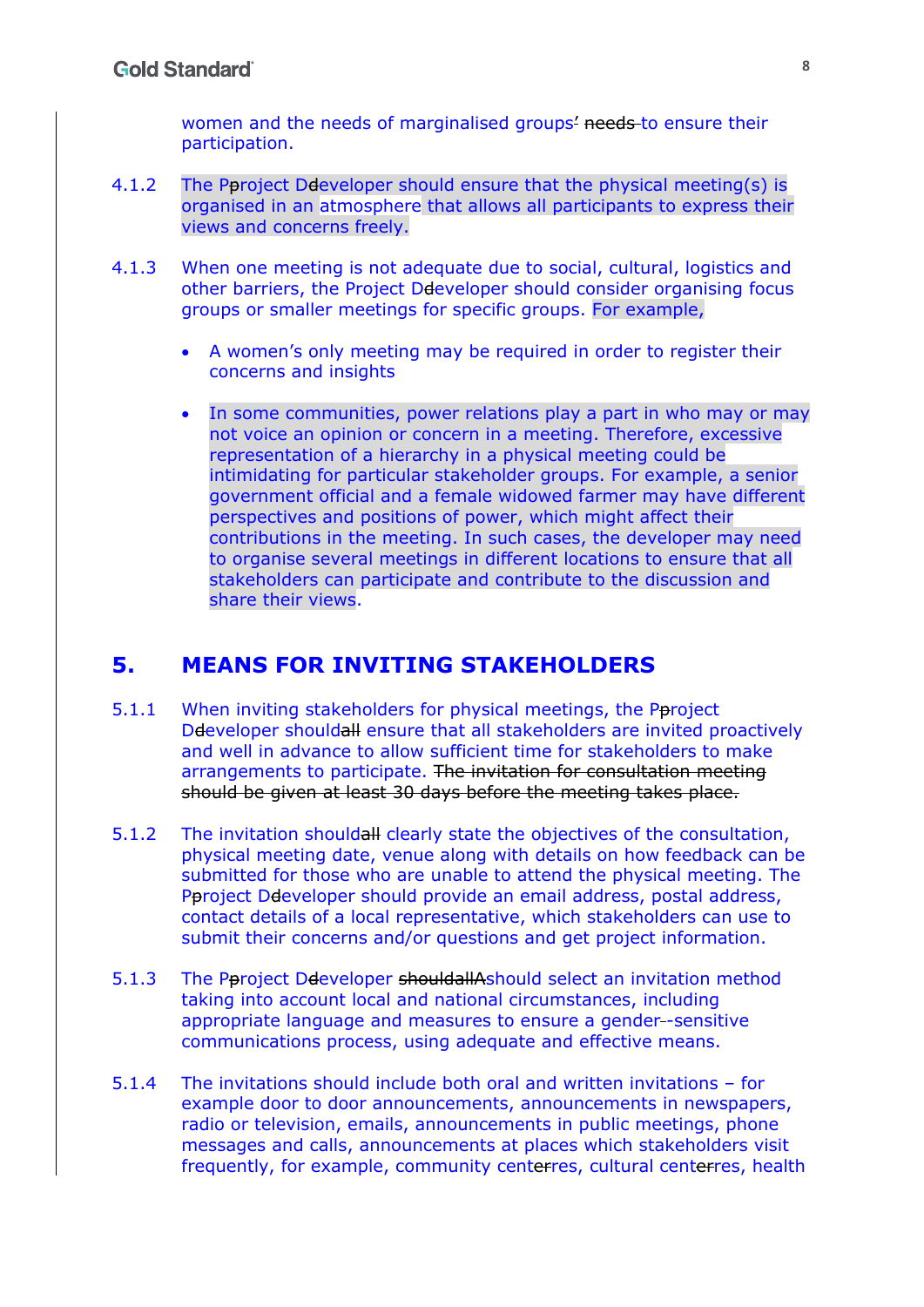clinics, post offices, municipality offices, schools and places of worship (churches, shrines, temples, mosques, etc.).

- 5.1.5 The Pproject Ddeveloper should also use alternative means of invitations considering the local context. For example, – the written notice is not an effective useful mode of communication with thean illiterate group of stakeholders. In cases, where the majority of stakeholders are illiterate, the Poroject Deeveloper should use oral means - like radio announcement or hand--delivered invitation in the local language.
- 5.1.6 Project Developers should track all the invitations sent out. If stakeholders do not respond to the invitation, the Pproject Ddeveloper should follow up via email, or letter or by phone. In many cases, where phone numbers are unknown, visits to the project area may be required. This is important for cases, where a Pproject Ddeveloper has identified a potential risk to a particular stakeholder group or local authority, as youa justification will need to be provided on will need to justify how they were consulted.

### **6. INFORMATION TO BE MADE AVAILABLE TO STAKEHOLDERS**

- 6.1.1 The scope of the stakeholder consultation is to engage affected stakeholders and and to engagement is to discuss with stakeholders potential environmental, social and economic impacts (both positive contributions and potential risks) that projects may have during their design, planning and implementation, and to and establishing an ongoing feedback mechanism for feedback.
- 6.1.2 InIn order to provide adequate and timely information to the stakeholders, the Project Developer shallall share the following information in the local language, prior to a consultation.
	- (a) A non-technical summary of the project, including information on project design, technology, objectives, scale, duration and implementation plan (so far as known) tailored to the target stakeholder group to allow them to understand and engage with the pProject
	- (b) Summary of the economic, social and environmental impacts of the project as per Safeguarding Principles & Requirements
	- (c) Contact details to get further technical detail and project information, should any stakeholder be interested
	- (d) Other relevant information to help stakeholders understand the project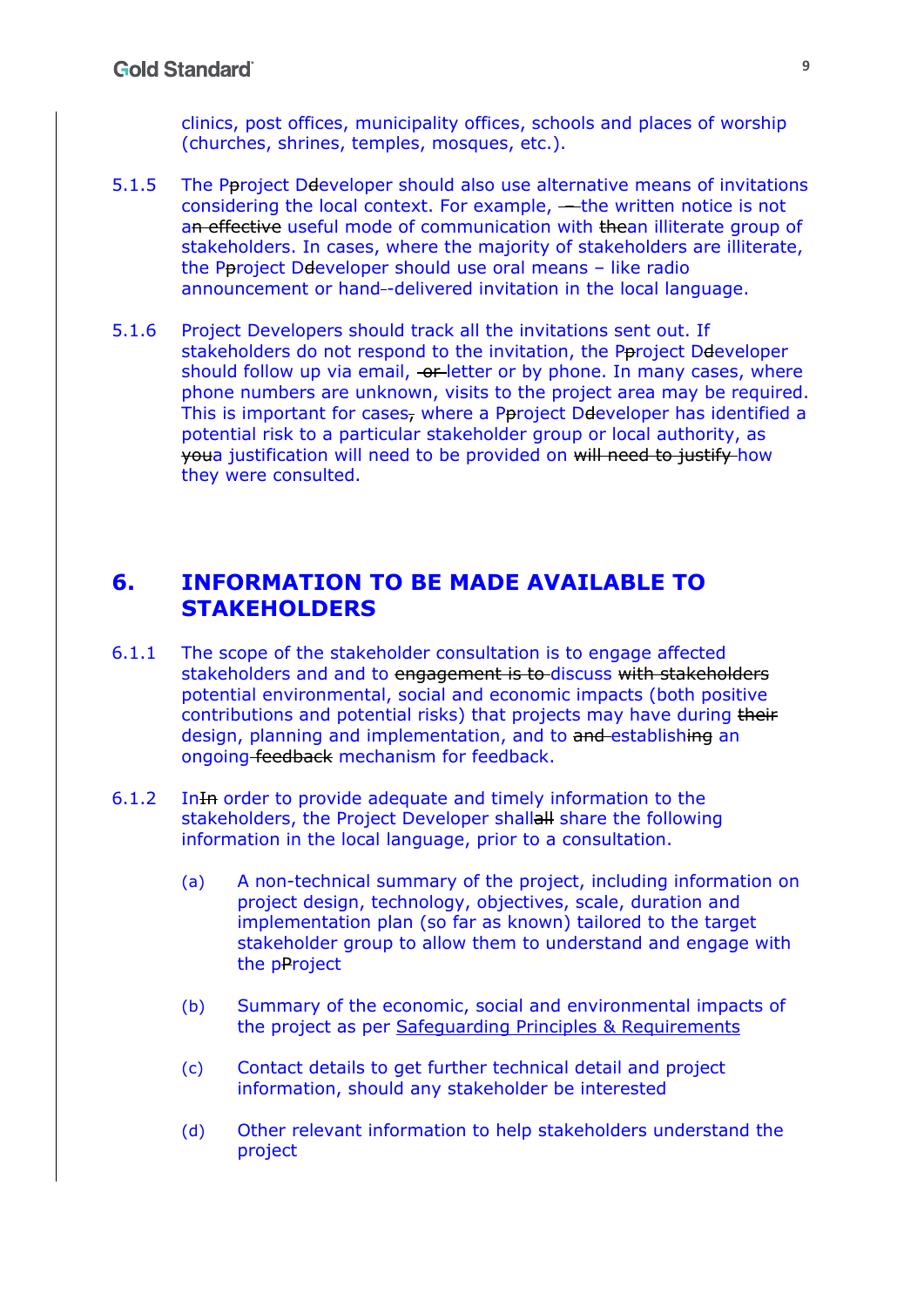- 6.1.3 The Pproject Ddeveloper is not obliged to disclose confidential commercial information.
- 6.1.4 The Project Ddeveloper should consider some key points to decide the format in which project information should be prepared and presented to stakeholders -- It includes level of technical detail; local language and dialects; cultural sensitivity; and the roles of women and men, including the impact of the project on gender relations, ethnic composition of communities, literacy levels, community leadership structures, and local methods of disseminating information within stakeholder groups.

# **7. CONDUCT CONSULTATION**

- 7.1.1 The Stakeholder Consultation shouldall comprise of a minimum of two rounds of consultation including one mandatory physical meeting and one stakeholder feedback round of lasting a minimum of two months[AG1].
- 7.1.2 For a successful consultation, it is crucial to ensure that participants understand the information shared during the physical meeting. Therefore, the Pproject Ddeveloper should consider common issues and plan accordingly. For example
	- (a) arrange for an interpreter if more than one language is used in the project area
	- (b) keep the agenda of the meeting clear
	- $(c)$  explain the pProject and the its potential impacts and risks in a simplified and easy to understand the manner
	- (d) include a discussion on potential adverse impacts that a project may cause and how the Pproject Ddeveloper will address such impactsthese
	- (e) shouldmust include a have a questions and answer session to provide an opportunity for stakeholders with an opportunity to seek more information or raise any questions about the project
	- (f) shouldmust be sensitive to those stakeholders who are unable to read, write, see or hear and provide assistance to them
- 7.1.3 The Project Deeveloper should identify a respected local facilitator(s) or facilitators to assist with engaging all stakeholders present and avoid allowing a single person or stakeholder group to set an atmosphere that prevents others from sharing their views and concerns. SpecialParticular attention should be given to encourage women to voice their opinions and if this is not possible given local customs, consider conducting a separate meeting, for example, a separate consultation for women only.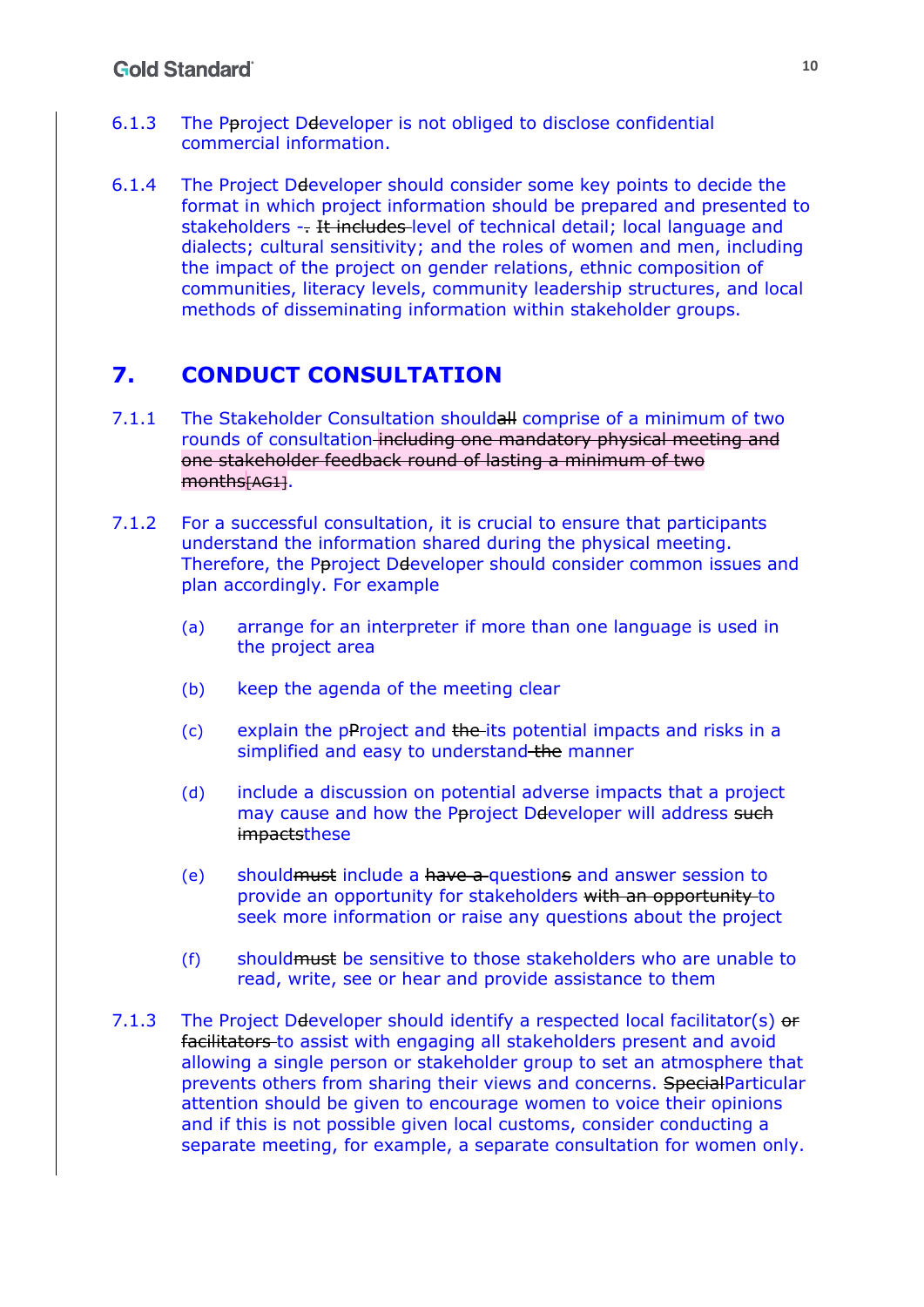#### **Gold Standard**

- 7.1.4 To conduct the physical meeting, following thean agenda and discussions points are recommended. The Pproject Ddeveloper may deviate from the agenda-; however all elements listed below discussed here should ideally be covered to ensure have a meaningful consultation.
	- (a) Opening of the meeting with anthe introduction of the Poroject De developer and stakeholders and objective of the meeting i.e., share project information and gather feedback and suggestions from all stakeholders to further improve the project.
	- (b) Explain the pProject in non-technical terms,  $p$ -and providing project details including the location, project technology, implementation timelines, etc. Also, it is  $a$ -good practice to disclose relevant information about the Pproject Ddeveloper, and implementers and other parties involved in the project.
	- (c) Arrange a qQuestion and answer session for stakeholders to provide them stakeholders with an opportunity to ask questions to understand the project. Provide pen and paper forto stakeholders to write down any questions and / or concerns, and encourage people to do so.
	- (d) Explain the expected sustainable development impacts of the project, both positive and negative, in a simplified manner and invite the stakeholders to provide their feedback. The Project Ddeveloper should ask stakeholders if they think there are any other relevant impacts of the pProject.
	- (e) Discuss anythe potential negativadverse risks of the pProject, asking simplifiedobvious questions for the Safeguarding Principles Assessments.. Invite stakeholders to discuss their concerns and how these concerns could be addressed. Discuss the mitigation plan to address the risks and ask if there are any suggestions to improve the mitigation measure(s). Try to reach a consensus among the stakeholder regarding the final proposed measure(s) to mitigate or minimise the risk in time.
	- (f) Follow the discussion with the positive impacts and by inviteing stakeholders to provide views on project contributions; if the project is doing too little/enough/too much for identified impact and invite their reasoning. Consider prompting people by asking them first to think in terms of their priorities and day- to- day realities and then of the priorities of future generations. Try to reach consensus on the assessment of the impacts during the discussion before continuing to the next agenda item. The exercise is challenging, so take care not to confuse and ask too much of your stakeholders. Gather as many comments as possible to improve and balance the pProject's impacts.
	- (g) Discuss the monitoring plan for sustainable development impacts by inviting stakeholders to share ideas on how this could be done in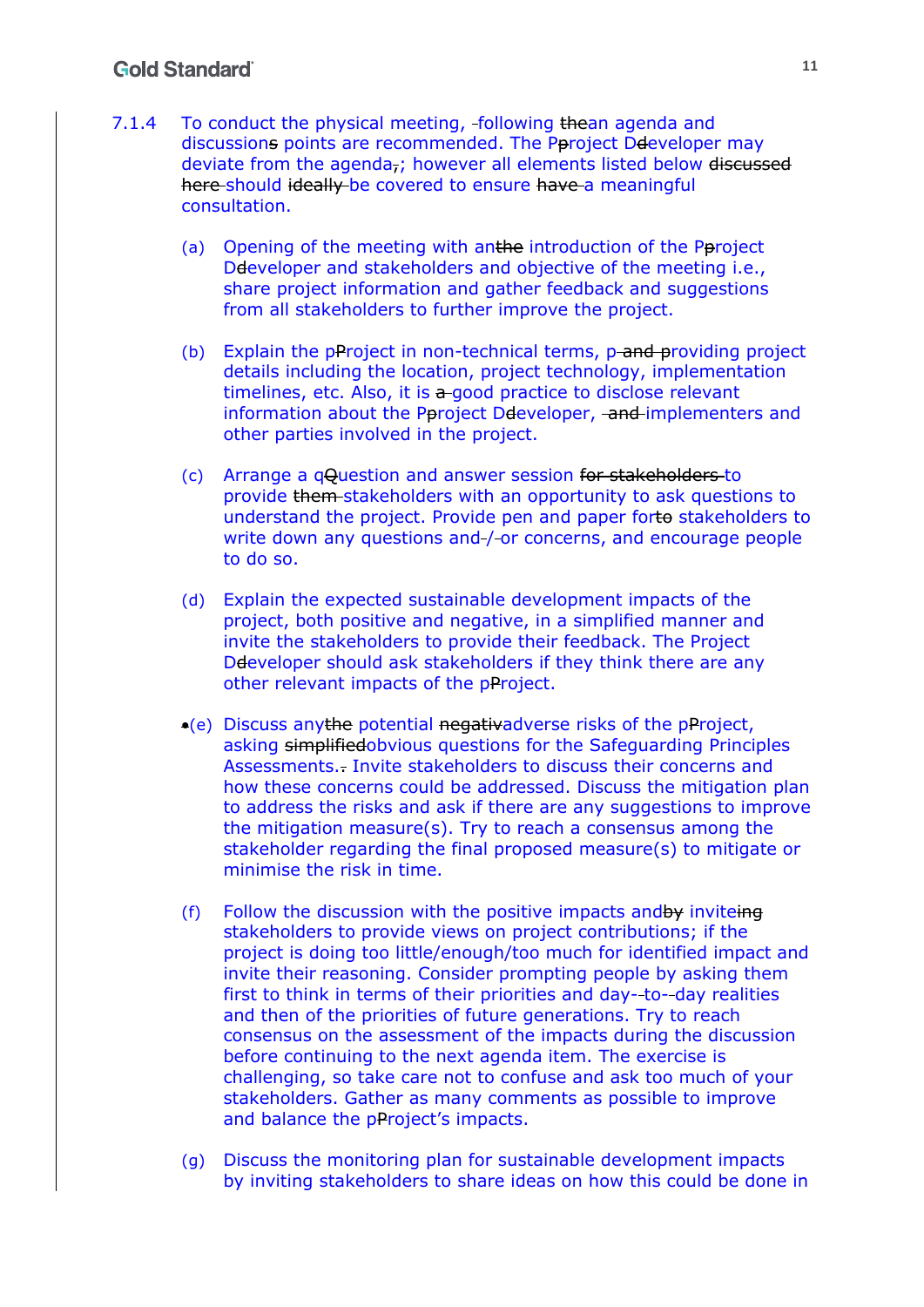a cost-effective and participatory way. What are the most appropriate ways for stakeholders to monitor the project? Again, consider the abilities and capacity of your stakeholders and be reasonable in expectations.

- (h) Discuss the mechanism for input and grievance 'Input & Grievance Mechanism' with the stakeholders to decide what are is the best methods to raise concerns and/ or seek recourse for impacts that occur during the project implementation. At the physical meeting, the Pproject Ddeveloper shouldall discuss potential options, such as those listed in the table below, for filling a grievance and the associated procedures and protocols to ensure that stakeholders agree with the selected grievance mechanism.
- (i) Particular attention shouldall be paid to feedback received from women or women's groups or other groups who are marginalised or fearful to come forward with a complaint.

|                                                                         | <b>Method Chosen</b><br>(include all known<br>details e.g.<br>location of book,<br>phone, number,<br>identity of<br>mediator) | <b>Justification</b> |
|-------------------------------------------------------------------------|-------------------------------------------------------------------------------------------------------------------------------|----------------------|
| <b>Continuous Input and Grievance</b><br><b>Expression Process Book</b> | Mandatory                                                                                                                     |                      |
| <b>Telephone access</b>                                                 |                                                                                                                               |                      |
| <b>Internet/email access</b>                                            |                                                                                                                               |                      |
| <b>Nominated Independent Mediator</b><br>(optional)                     |                                                                                                                               |                      |
| <b>Other</b>                                                            |                                                                                                                               |                      |

**Table 1 Recommended Methods for Grievance and Input Mechanism :** 

(j) At the end of the meeting, invite the stakeholders to complete the evaluation form. Explain the follow-up action plan and how stakeholders can access the minutes of the meeting. It is also important to let attendees know how their comments are recorded and how they may find out about the follow--up actions to address the comments. Also, share the information on the Stakeholder Feedback Round. Close the meeting and collect Stakeholder Meeting Evaluation Forms using the following format.

#### (b) **Table 2 Stakeholder Feedback Form**

| Name:                        | <b>Written response:</b> |
|------------------------------|--------------------------|
| <b>Gender - Male/Female:</b> |                          |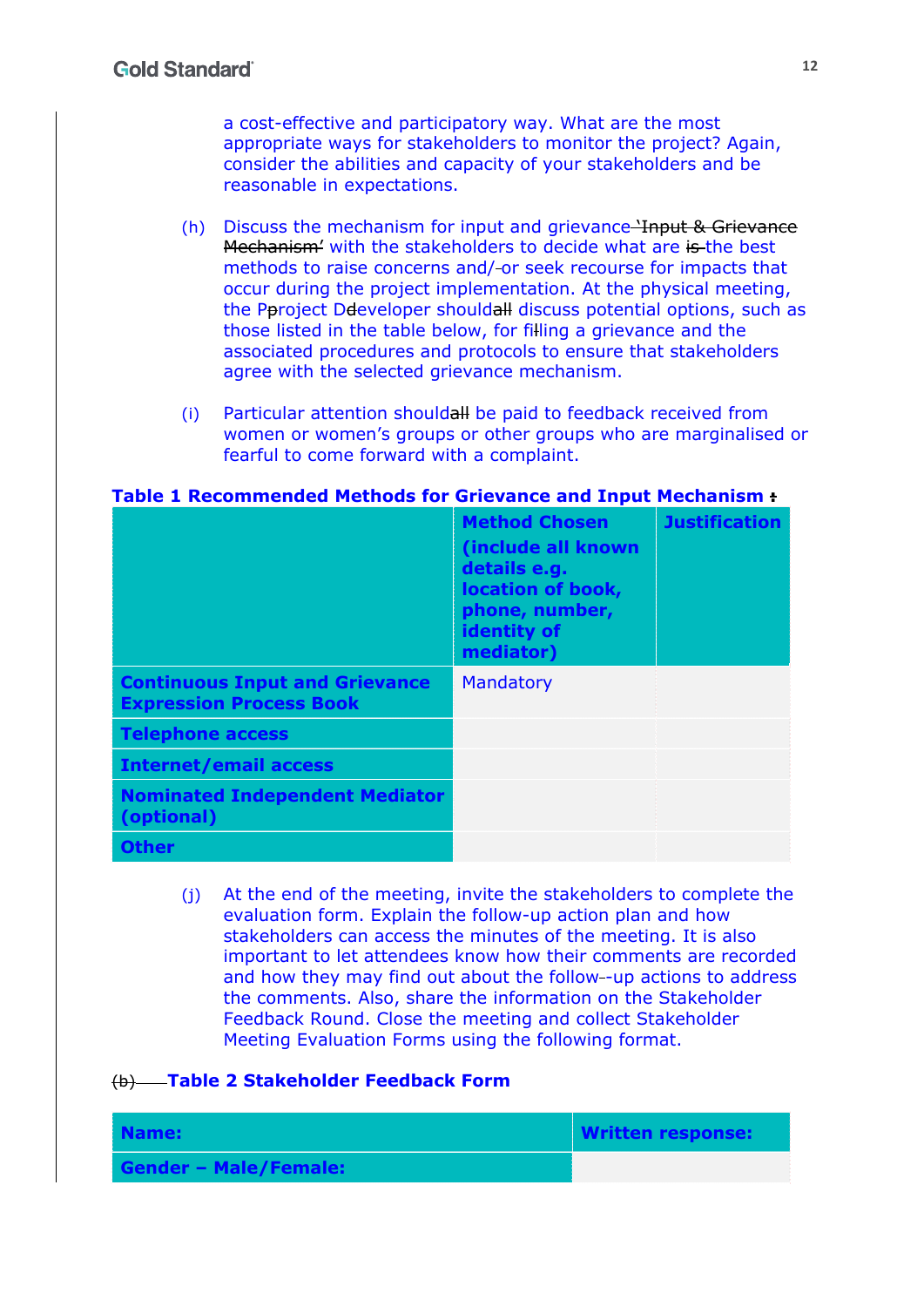| What is your impression of the meetings? |  |
|------------------------------------------|--|
| What do you like about the Project?      |  |
| What do you not like about the Project?  |  |
| Signature:                               |  |

- 7.1.5 The Pproject Deteveloper should record the minutes at the meeting and gather evidence as pictures or if appropriate record a video; these are useful for the Stakeholder Consultation documentation. Keep the meeting minutes short and focus on comments received during the meeting. The developer may appoint a trusted individual (for example, a community nurse or school principal) in advance to record the minutes of the meeting.
- 7.1.6 The Project Ddeveloper should record the participant list (see example content below), to register their name and contact details, job or position and sign to indicate they were present.

#### **Table 3 Participants Details**

| <b>Date &amp; Time</b>                                                   |                                                                                                                        | <b>Location</b>           |                               |                  |
|--------------------------------------------------------------------------|------------------------------------------------------------------------------------------------------------------------|---------------------------|-------------------------------|------------------|
| Name and Position<br>of Participant (e.g.<br>community roles<br>$etc.$ ) | Gender<br><b>Male</b><br>$\bullet$<br>Female<br>$\bullet$<br>Other<br>$\bullet$<br>Prefer not to<br>$\bullet$<br>state | Contact<br><b>Details</b> | Organisation<br>(if relevant) | <b>Signature</b> |

## **8. CONSIDERATION OF COMMENTS RECEIVED**

- 8.1.1 Feedback evaluation and follow up actions are a crucial part of the consultations process. The following steps presentprovides guidance on how tothe follow up actions and feedback should be shared after the meeting.
- 8.1.2 All the comments/ suggestions raised by the stakeholders in the meeting or via evaluation forms or other means must be documented by categorising as positive, neutral or negative.
- 8.1.3 The Pproject Ddeveloper shoualdl consider all the comments and identify the comments that are serious, reasonable and proportional and therefore shouldall be taken into account.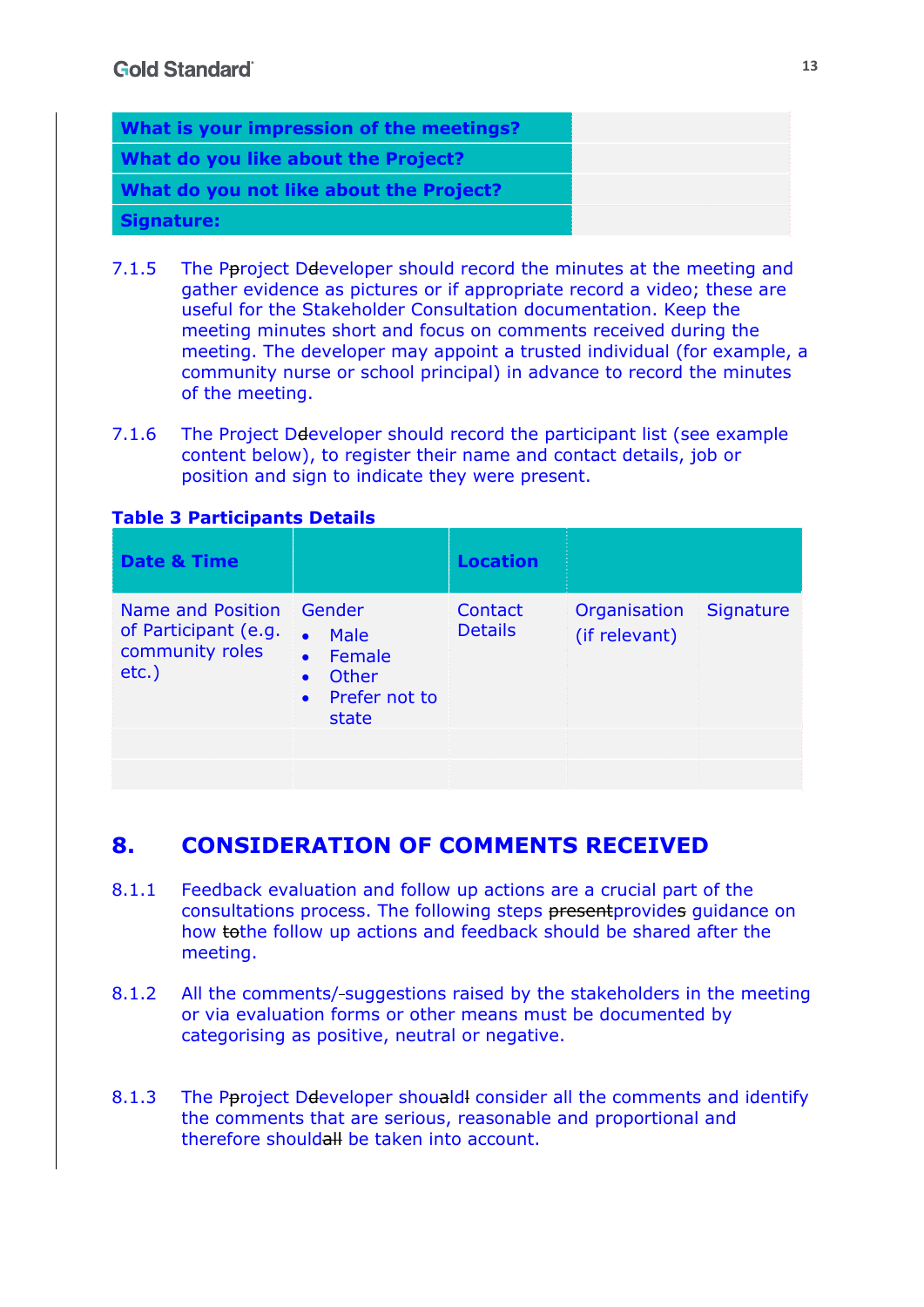- 8.1.4 The Peroject Detaveloper shouald compare its own sustainable development and safeguarding assessment with the outcome of the stakeholder consultation meeting. All the differences should be identified, and the project documentation should be updated accordingly.
- 8.1.5 If one or more aspects of the project are considered negative and consensus could not be reached in the meeting, the Pproject Ddeveloper shouldall revisit the impact assessment with an independent third party.
- 8.1.6 The Pproject Developer's judgment is key at this stage and will ultimately determine changes to the final Project Design, implementation and other relevant aspects. For example, if women provided feedback on the design of a cookstove, it is important to account and understand the rationale behind the feedback considering that women are the primary user of the technology.
- 8.1.7 If some stakeholders' concerns seem unwarranted, make a case as to why this is so. NWhile negative stakeholder comments are not necessarily a reason to stop a pProject's progress, however, all stakeholder concerns should be addressed and accounted for or justified.
- 8.1.8 It may highlight unintended risks or harms from a gender perspective. Make sure to document individual differences $6$ [3] as they relate to priorities, concerns and potential impacts (positive or negative). These should be categorised and evaluated separately.
- 8.1.9 After assessing the comments, the Pproject Deeveloper should hall decide whether to change or amend the Project Design. Changes to the Project Design generally increase local ownership of and interest in the pProject and enhance sustainable development.
- 8.1.10 The Pproject Ddeveloper shall document any alterations that will be made to the Project Design resulting from the Stakeholder Consultation meeting in the respective section of the your-pProject documentation.
- 8.1.11 The Project Developer should document any comments, criticisms or improvements that were made to the input and grievance expression methods discussed at the physical meeting.

The Pproject Ddeveloper should document any comments, criticisms or improvements that were made to the input and grievance expression methods discussed at the physical meeting.

## **9. STAKEHOLDER FEEDBACK CONSULTATION**

<sup>6</sup> Are responses different or are there similarities across gender lines?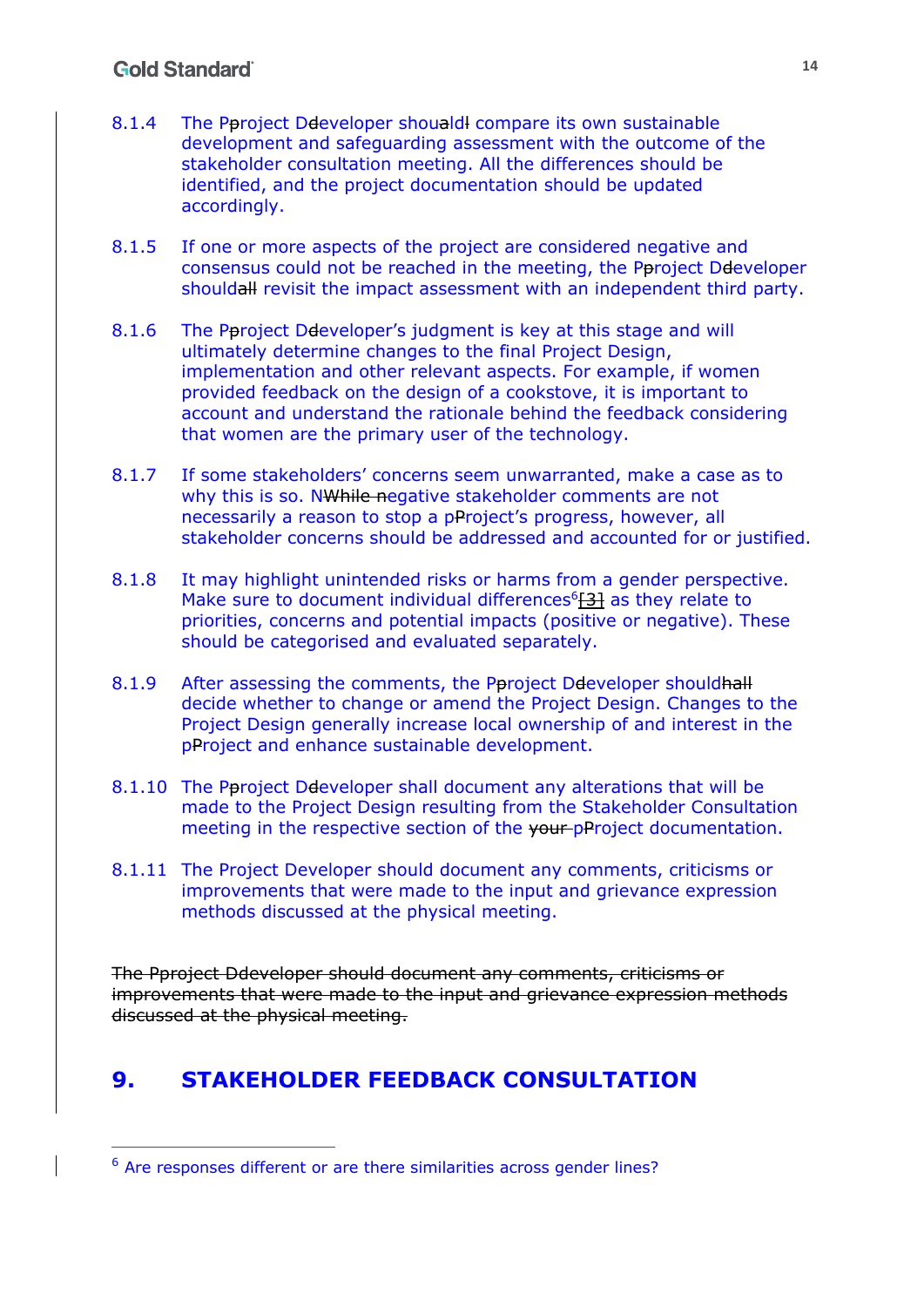#### **Gold Standard**

- 9.1.1 In-The Stakeholder Feedback Round (i.e., the second round of consultation) covers all the issues raised in the first round of consultation (i.e., physical meeting). The Pproject Ddeveloper shoulad H provide feedback to the stakeholders on how comments from the physical meeting have been considered from physical meeting and provide another opportunity to seek comments from stakeholders.
- 9.1.2 All stakeholders invited to participate in the first consultation shallshould be invited to the Stakeholder Feedback Round.
- 9.1.3 The Stakeholder Consultation documentation and revised pProject documentation shouldall be made accessible via a website or online platform. In addition to publishing the project documents via a website, the Pproject Ddeveloper should consider providing hard copies of the documents available at community places; for example, the local post office or municipality office, library, community health centre, or nursery or primary school.
- 9.1.4 The Stakeholder Feedback Round remains open for a minimum of 60 days.
- 9.1.5 If the physical meeting was not organiszed in the  $4<sup>st</sup>$  first round of consultation, the Pproject Ddeveloper shouldhall organise a physical meeting with stakeholders following the steps mentioned previously.
- 9.1.6 During the Stakeholder Feedback Round, all stakeholder comments should all be captured and addressed.
- 9.1.7 The Stakeholder Feedback Round can be conducted in parallel to the Validation process but the validating VVB must take into be able to account the stakeholders' feedback to conclude the Validation opinion.
- 9.1.8 The Pproject Deeveloper should document the Stakeholder Feedback Round and how it was organised, what the outcomes were and how the feedback was you followed up on the feedback.

### **10. ONGOING MONITORING**

- 10.1.1 The Pproject Deleveloper should monitor and record concerns and feedback that have been identified and raised by stakeholders during the stakeholder consultations and implementation and the mitigation measures put in place to address those.
- 10.1.2 The Pproject Deeveloper should record and address any feedback given by stakeholders as part of the project's grievance mechanism and include in the monitoring report.